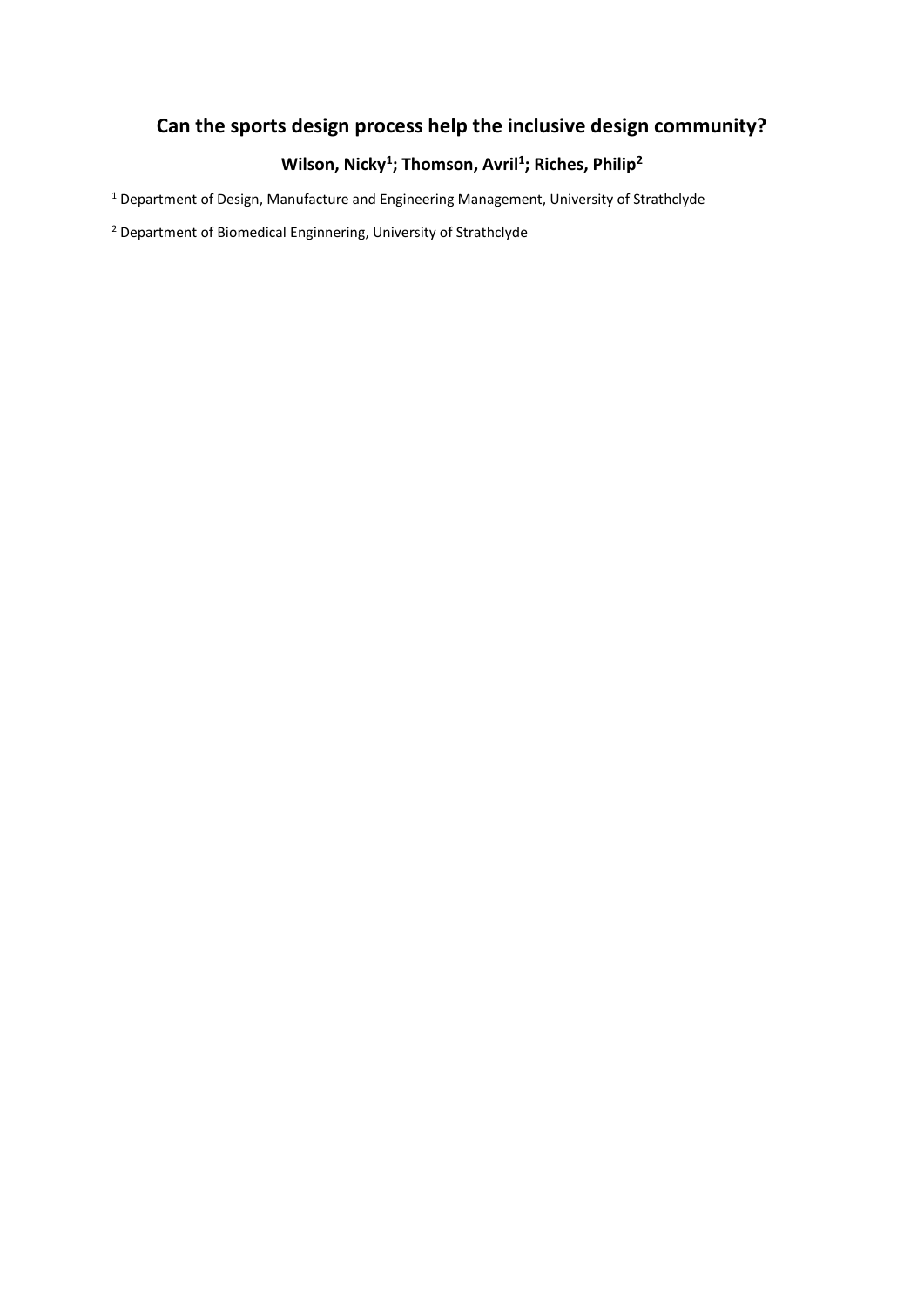# 1 INTRODUCTION

The design process is defined as "a rigorous, cyclical process of enquiry and creativity… consisting of a series of methods that are put together to suit the nature of each design project" (Best, 2006). The Design Council (2007) suggested that there is a direct correlation between business success and the use of a formalised design process as it allows identification of areas for improvement and ensures that those within the company understand the decision process (Cooper, 2001). It is therefore suggested that a formalised design process that focuses specifically on addressing the needs of the user would be of commercial benefit to companies.

It is hypothesised that the sports design process will be highly user-centred due to the performance requirements of athletes and that this approach could be applied to other aspects of design where user needs are key to product success, such as inclusive design. However, there is a lack of research into the sports design process. This research aims to identify the similarities and differences between the design processes followed by sport and product design companies in practice, in order to investigate the potential for identifying a user-centred design process followed by sports companies. This study will form part of a triangulation approach for a larger piece of research, which will aim to define the sports design process and apply its strengths within an inclusive design setting.

# 2 BACKGROUND

It is difficult to standardise the design process due to the diverse nature of design problems (Design Council, 2007). Many models have mapped out and illustrate the design process (McGinley & Macredie, 2011) and (Cross, 2000), resulting in multiple representations of the process. However, the majority of these models are similar in structure and appearance. Ulrich and Eppinger's model (1995) shows a mainly convergent process made up of planning, concept development, system-level design, detail design, testing and refinement, and production ramp-up stages. Pugh's model of total design (Pugh, 1991) shows similar key stages – market, specification, concept design, detail design, manufacture and sell. Despite differing terminology, both models contain similarities between core stages and a linear representation with iterations between stages. The Design Council's (2005) Double Diamond model provides a more simplistic approach to the design processes using only four key stages – discover, define, develop, and deliver, while illustrating the divergent and convergent nature of design.

Despite the number of theoretical design models, there is extensive literature that suggests these models are not representative of design processes followed in practice (Maffin, 1998). It was stated by Clarkson and Eckert (2005) that "there is no single model which is agreed to provide a satisfactory description of the design process". Goodman-Deane, *et al.* (2010) found that although companies structured their design processes using similar core stages to existing models, there were often key differences in how the design process was implemented and the level of detail shown between companies.

As will be discussed in this paper, there is an increasing need for more user-centred approaches to design, due to increased competition and customer demands. Many theoretical models do not appropriately show user involvement within the process. Although the user is considered in the background text that accompanies these models, Maffin (1998) suggests that many designers do not have more than a basic understanding of those models. There is therefore a need for a process that is both reflective of design practice and places the user at the heart of the development process.

Inclusive design is a design philosophy that aims to consider the needs and capabilities of the whole population during the design process (Johnson, et al., 2010), without compromising business goals and customer satisfaction (Clarkson, et al., 2003). The UK population is ageing – by 2050 a quarter of the population will be aged over 65, with 8 million over 80 (Cracknell, 2010). This will result in a diverse range of user capabilities (Johnson, et al., 2010) and an increased demand for products that are designed to cater for those needs (McGinley, 2012). Clarkson and Coleman (2010) suggest that people are disabled by the environment around them, which does not take into account the full range of human capabilities. There is therefore a need to consider not only the user more fully during the design process but also the range of capabilities of those users.

While it is acknowledged that it may not be possible to consider all users in the design process, there are improvements that can be made that will see a wider range of users accommodated. User-centred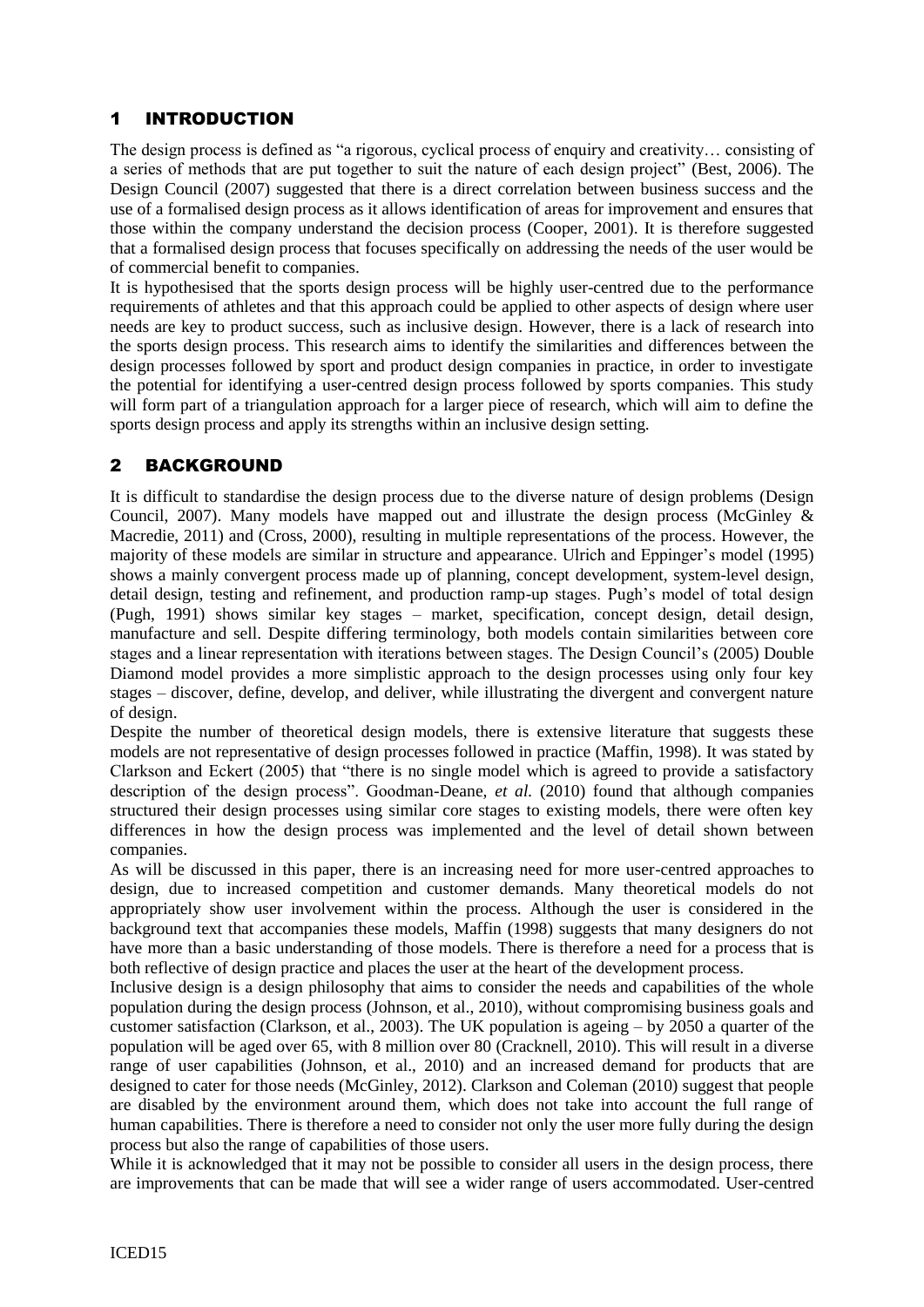design is an approach that places the user at the heart of the design process (Clarkson, et al., 2003). In order to be people-centred, the user must be considered throughout the design process, from the initial problem to refinement to the final solution (McGinley & Macredie, 2011). It is well documented throughout the literature that understanding the user is increasingly vital to design (Formasa, 2009) and it is becoming more apparent that usability is dictating the market success or failure of a product (Bruder, 2000). Bruseberg and McDonagh-Philp (2000) suggest that the user should therefore be involved more often and earlier in the design process.

As sports products should aim to enhance performance (Froes, 1997), it is expected that the approach to sports design will be highly user-centred. A sports product on its own will not produce sporting results, it must work with the athlete in order to improve the overall performance of the athlete. Despite the large amount of research that has been undertaken to model various design process (inclusive design, design for environment, etc.) there are a lack of studies to date that have focused on the design process behind sports products. This is surprising on two counts.

- 1. With the increasing demand in sport to continually improve sporting performance, it would be expected that more interest would have been taken into the process behind designing sports equipment.
- 2. From the increase in awareness in inclusive and people-centred design it could be expected that lessons could be learnt from what is a highly user focused discipline.

This study therefore aims to identify key differences between sport and product design processes, with a view to investigating how this may influence future work on how the inclusive design process meets the needs of the user.

# 3 APPROACH

This research will be a practical study to investigate the design processes followed by sport and product design companies. There are many reports of differences between theoretical models and the design processes followed in practice (Maffin, 1998), (Goodman-Deane, et al., 2010) making comparisons between the practical sports design approach and the theoretical models of product design difficult. It was therefore concluded that a practical study should include both sports and product design companies to allow valid conclusions to be drawn regarding their design processes followed in practice.

This study conducted interviews with both sports and product design companies to gain an accurate overview of the processes they followed in practice, which allows for a comparison between each. Figure 1 illustrates the overall research framework, with shaded sections highlighting the work completed during this part of the study. Existing design process models and literature were reviewed and current industry practices in both sport and product design were investigated, focusing on the design processes followed by those companies and user involvement within the process. The longterm outcome will be a new theoretical model of the sports design process. It is anticipated that this model will be used to influence user-centred and inclusive design.



*Figure 1: Research Framework*

Both large and small companies were interviewed in this study as was unclear whether design processes would be influenced by company size. Company size was determined using The Companies Act (2006), which defined a small company as "meeting two of the following: annual turnover of £6.5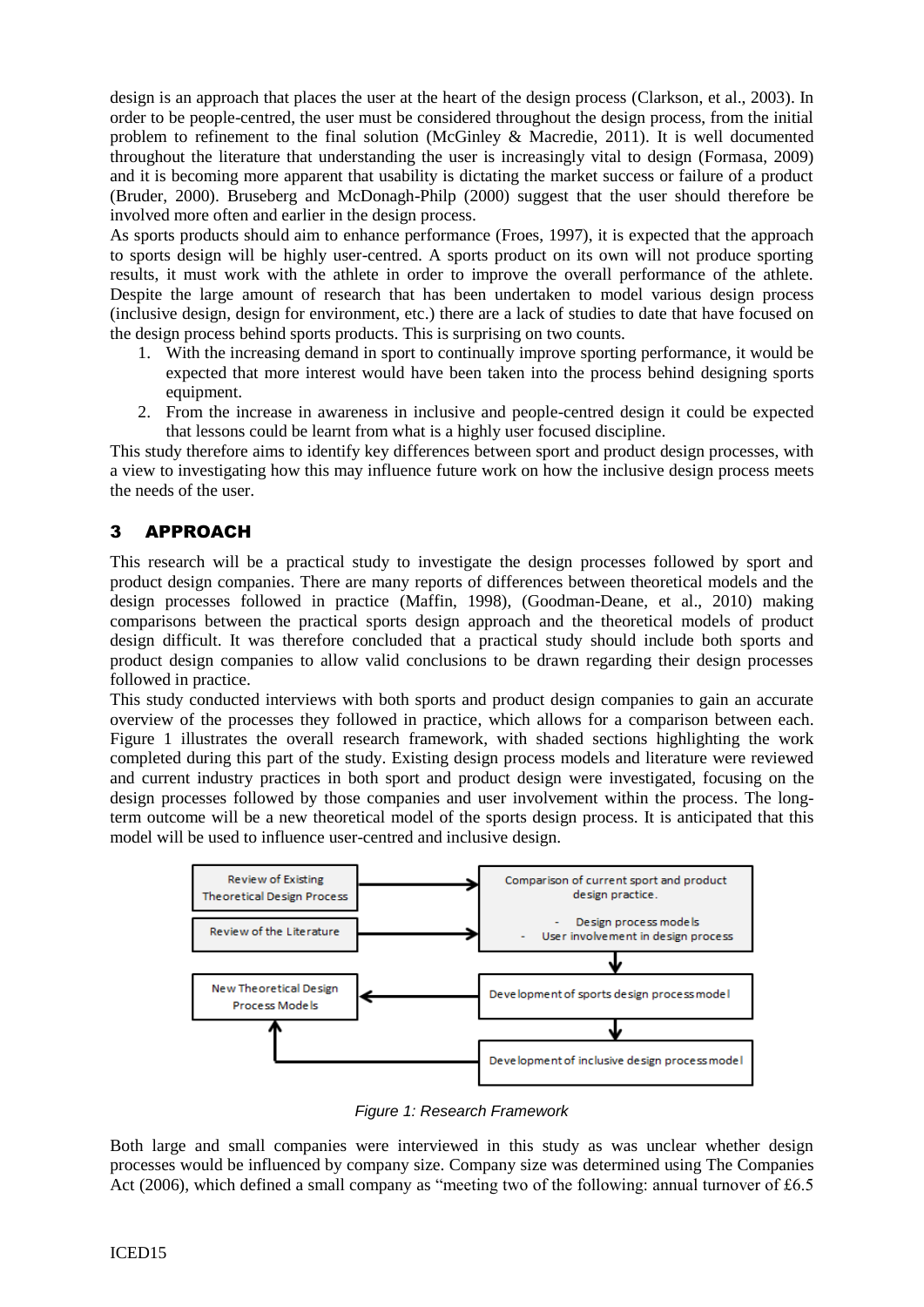million or less, the balance sheet total must be  $\text{\pounds}3.26$  million or less, the average number of employees must be 50 or fewer". All large companies were multi-national, while small companies were based within the UK. Sports companies developed products including football shoes, running shoes, tennis racquets and golf clubs, while product companies included the design of home appliances, domestic sound systems and printers.

Figure 2 illustrates the research approach to this study. Semi-structured interviews were conducted and provided a level of detail that would not have been possible to acquire through a questionnaire-style approach. A similar approach has been followed in several previous studies as part of research into design processes/methods (Goodman-Deane, et al., 2010), (Bruseberg & McDonagh-Philp, 2000). Interviews lasted around 40 minutes and allowed clarification of relevant information to ensure key points were covered, while allowing the interviewee freedom to develop their thoughts. Interviews were conducted with designers from each company who had an understanding of their design process and supporting methods. 9 questions were asked, covering topics including design processes followed, methods used and designer and user involvement.

12 companies were interviewed as part of this research – 6 sport and 6 product design companies, with 3 large and 3 small companies of each. The names of the companies involved will remain confidential – the naming convention used for the companies is shown in Figure 2.



*Figure 2: Research Approach*

Where possible, interviews with the designers were conducted face-to-face. However, due to location, some interviews were conducted by phone or Skype. During face-to-face interviews, designers sketched out the design process. For phone and Skype interviews, the researcher sketched the process following instructions from the designer. All interviews were completely transcribed and additional information from the transcript (iterations, involvement of the user) was added to the diagram of the design process generated during the interview. Process diagrams were returned to the company via email for validation and in some cases additional information was asked for. Company transcripts were analysed using a general inductive approach (Thomas, 2006), where a framework was used to interpret and compare significant themes emerging from the interview data with findings from the literature review.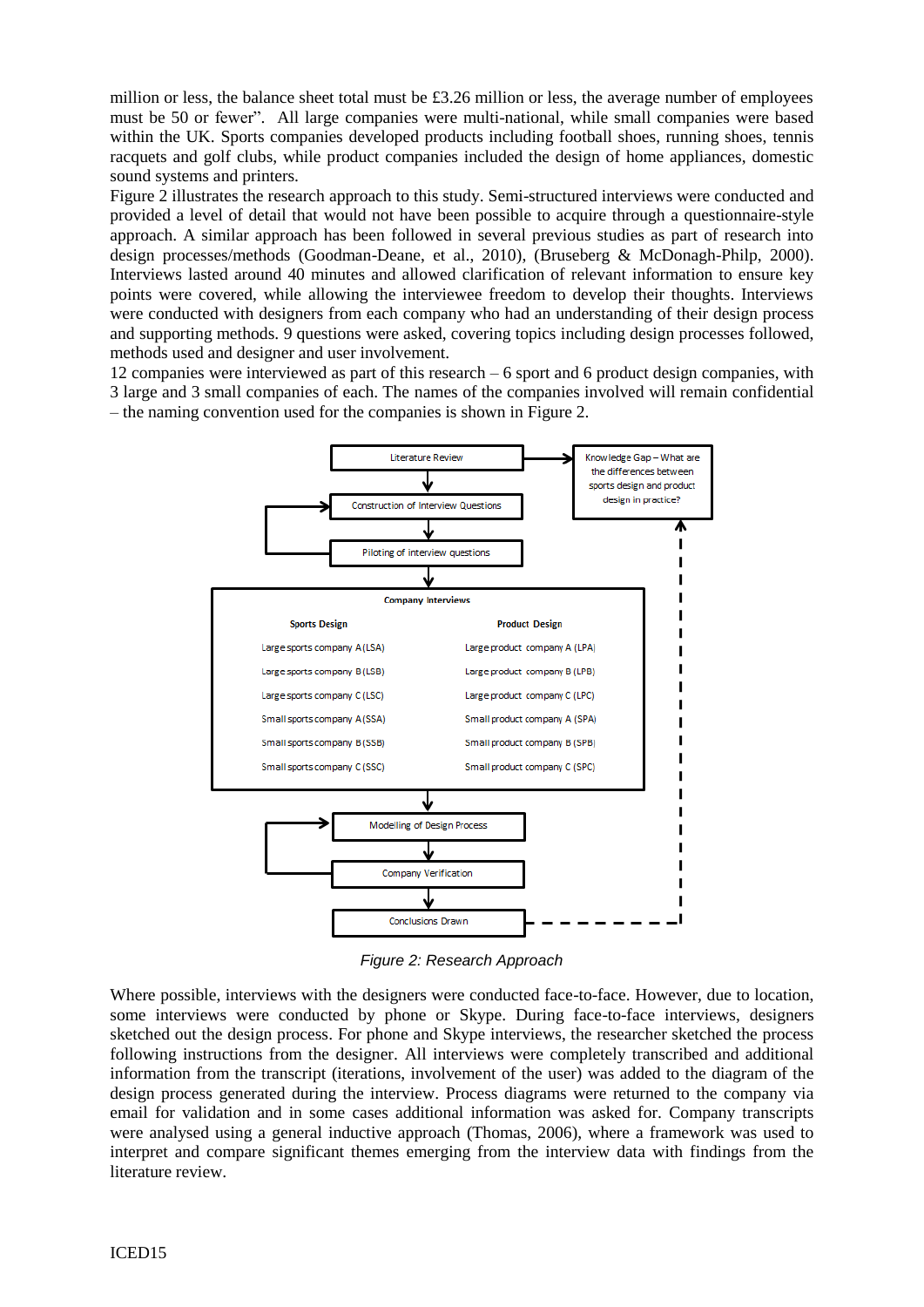## 4 RESULTS

#### **4.1 Design Process**

Although no guidance for illustrating the process was given, all designers provided a linear representation. The core stages for each of the companies interviewed are shown in Figure 3, along with iterations between and within stages. Shaded areas highlighted stages implemented by the company. Names of process stages were standardised between companies.

All large companies were able to provide a detailed explanation of their design process, which included multi-disciplinary working with good communication between teams. LPB was the only large company not to have a formalised process. However, the steps followed were clearly identified and did not vary between projects. Of the smaller companies, only SSA followed a structured process while the remainder described their process as ad-hoc. Small sports companies appeared to show more consistency and structure than small product companies – a designer from SSB reported, "it's much more ad-hoc with us, but there is some structure to it." Timescales for large sports companies were consistent, lasting 1 ½ - 2 years, while large product companies and all small companies showed more variation between project timings, ranging from weeks in product update projects to 2 years for new products – LPC stated, "there's a fair degree of variation… things that affect the length of time are complexity of the product, type of product".





Iterations within stages Iterations between stages

#### *Figure 3: Common stages of the design process*

All companies produced their own design briefs and/or specification with the exception of SPC which was a design consultancy although some communication was reported between the designer and the client depending on the project. The designer was only involved in the formation of the brief within the small sports companies, where data was collected by the designers themselves. All large companies produced a written design brief, with product companies providing an additional specification, although LPB appeared to lack the detail seen by other large companies. None of the small companies reported producing a detailed brief and communication was predominantly verbal. All small product companies added that their briefs lacked detail – "we get a power point with maybe 6 bullet points on it" (SPA). Data included in the brief varied between companies but market need, competitors, technology and performance targets were often included.

Prototyping early played a key role in all sports companies to allow user testing to occur early, which was a highly iterative process. LPC produced prototypes early at the concept generation and detail design stages, although this was to assess functional performance rather than usability. Other product companies prototyped individual mechanisms rather than the whole product.

All large companies included a fixed number of design review stages within their process, where company management and directors were involved in major design decisions, allowing a linear process to be mapped out. Although in some projects problems would result in significant backtracking through the process, this was reported to be extremely rare. In contrast, review stages were rarely present in small company design processes. SPA and SPC reported occasional review meetings although these were not a formalised part of the design process and occurred infrequently and irregularly. As a result, last minute design changes were common and often problematic – SPB reported: "you'll be quite far down the road when management say, what if we add this? Well we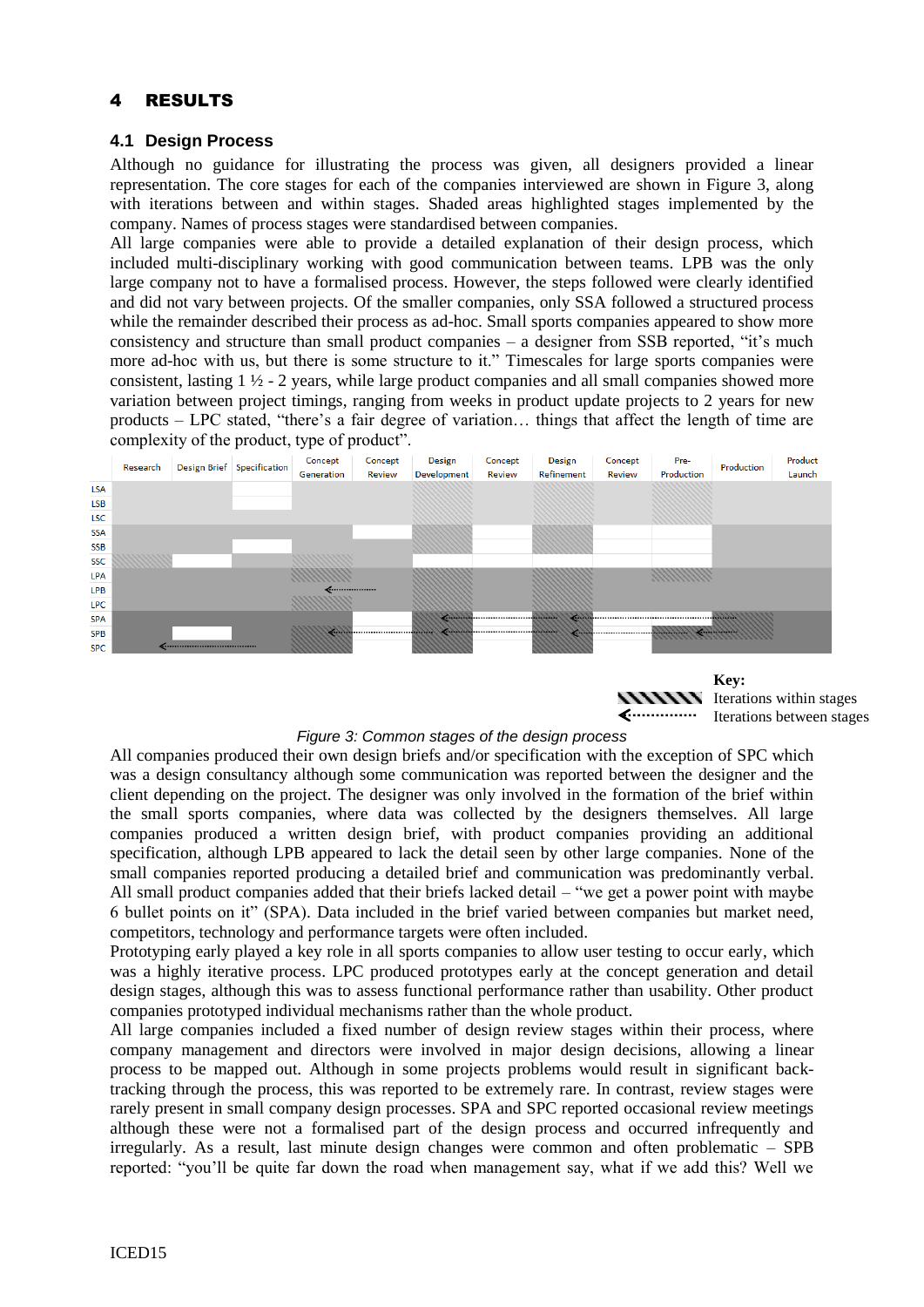don't really have space any more". These changes were reported to result in projects running overtime and additional project costs added.

All large companies carried out a pre-production stage to assess quality before mass production  $- a$ batch was produced to ensure quality was consistent when producing in high quantities. Although SPB and SPC showed a pre-production stage within their process, this was for the purpose of building one complete working prototype rather than batch producing parts to test for quality.

Large companies and small sports companies showed few iterations between stages (only LPB showed iteration between the first concept review stage and concept generation). Large companies followed a more detailed process compared to smaller companies, with more key stages illustrated in their design process (Figure 3) and only small process variations reported due to specific project requirements. LPC stated: "in terms of an overall process, we do have quite a structured approach we follow". Small product companies showed much iteration between stages, which was reported as being inconsistent between projects. It was apparent that much iteration occurred within the detail design and design refinement stages for all companies (shown in darker shading in Figure 3), with the exception of SSC. For sports companies, it was emphasised that this iteration was due to repetitive user testing and evaluation.

Designers within all sports companies had a deep understanding of the sports they were designing for, with all reporting that this aided their understanding of performance requirements. Designers within the small sports companies were involved in all stages of the process and all aspects of the company due to company size. Design decisions within all companies were mainly subjective, with designers often relying on their own experience and intuition.

#### **4.2 User Involvement**

User needs were a key focus for all sports companies with designers directly involved with users throughout the design process. Figure 4 illustrates user involvement within each company process, with shaded areas highlighting areas of user involvement reported by the designer and the level of shading distinguishing company categories. It should be noted that shaded areas represent areas of actual user involvement only –user needs still played a key role during the formation of the brief and at review stages, which was heavily emphasised for sports companies. Feedback, focus groups and observation were commonly adopted in the research and early development stages with more formal product/user testing utilised during the later development stages. Consideration of competitor products played a key role in the early stages of the design process for sports companies to assess performance characteristics and customer preferences.

|            | Research | Design Brief Specification | Concept<br>Generation | Concept<br>Review | <b>Design</b><br>Development | Concept<br>Review | <b>Design</b><br>Refinement | Concept<br>Review | Pre-<br>Production | Production | Product<br>Launch |
|------------|----------|----------------------------|-----------------------|-------------------|------------------------------|-------------------|-----------------------------|-------------------|--------------------|------------|-------------------|
| <b>LSA</b> |          |                            |                       |                   |                              |                   |                             |                   |                    |            |                   |
| <b>LSB</b> |          |                            |                       |                   |                              |                   |                             |                   |                    |            |                   |
| <b>LSC</b> |          |                            |                       |                   |                              |                   |                             |                   |                    |            |                   |
| <b>SSA</b> |          |                            |                       |                   |                              |                   |                             |                   |                    |            |                   |
| <b>SSB</b> |          |                            |                       |                   |                              |                   |                             |                   |                    |            |                   |
| SSC        |          |                            |                       |                   |                              |                   |                             |                   |                    |            |                   |
| LPA        |          |                            |                       |                   |                              |                   |                             |                   |                    |            |                   |
| <b>LPB</b> |          |                            |                       |                   |                              |                   |                             |                   |                    |            |                   |
| <b>LPC</b> |          |                            |                       |                   |                              |                   |                             |                   |                    |            |                   |
| <b>SPA</b> |          |                            |                       |                   |                              |                   |                             |                   |                    |            |                   |
| <b>SPB</b> |          |                            |                       |                   |                              |                   |                             |                   |                    |            |                   |
| <b>SPC</b> |          |                            |                       |                   |                              |                   |                             |                   |                    |            |                   |

*Figure 4: User involvement in the design process*

In contrast, user needs were not a key consideration within product companies. User data received by designers was often secondary – in relation to user data, SPA reported, "nothing goes directly to me at all". Data was often mechanical or functional, stating performance requirements, with little data regarding the user or product usability. LPB was an exception, where designers were involved in some informal discussions with customers during the research stage, although not on every project. User feedback was often collected in the early research stage with LPA and LPC also involving the user late in the design refinement stage. Users were not involved during the development stage for other product companies, although LPC reported simulating product use with their own technicians. Small product companies did not report user testing at all throughout the design process, with the exception of SPC, although this was said to be dependent on the nature of the project.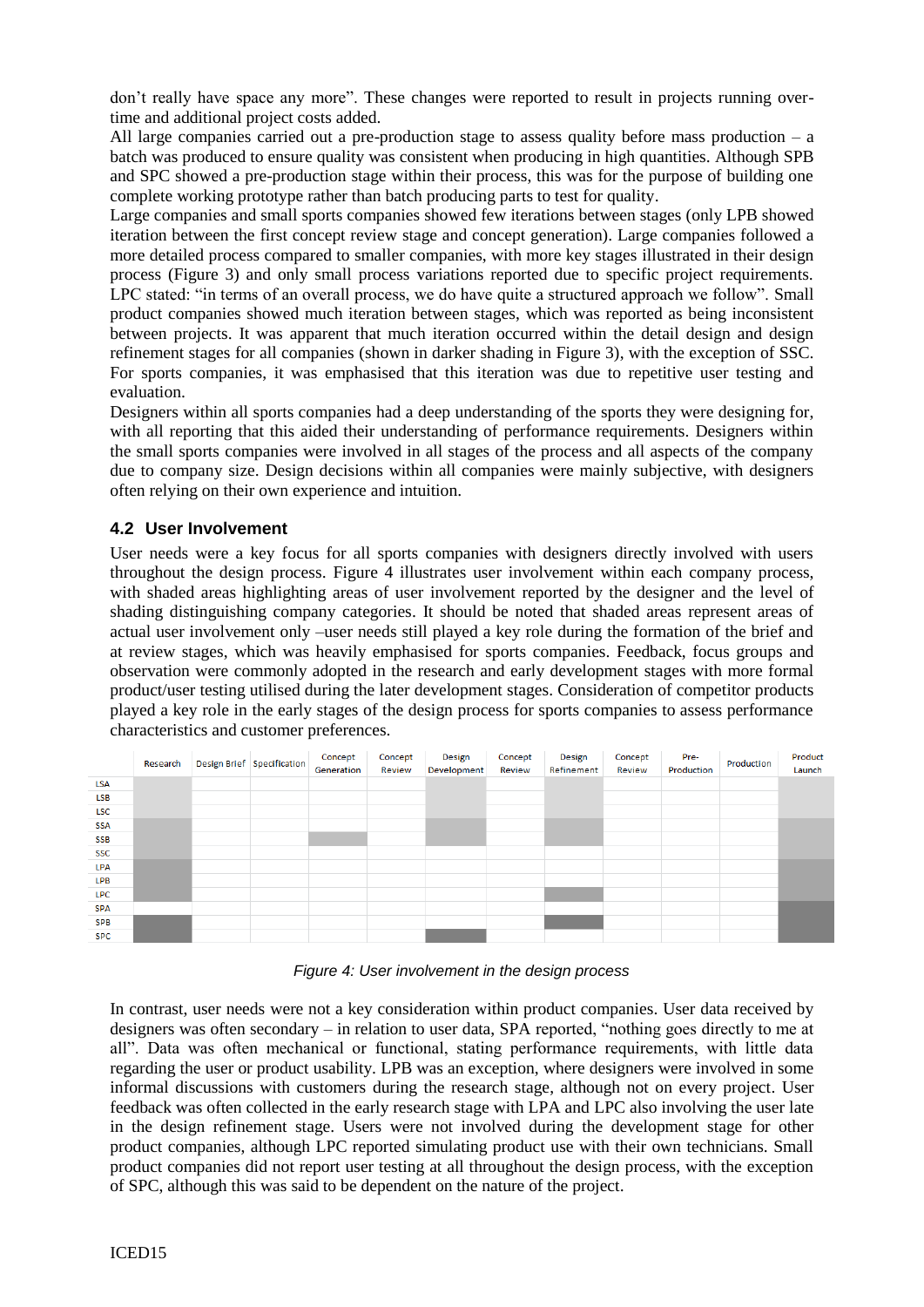The main emphasis of the design process for all companies (with the exception of SSC where the focus was on early user testing) was on the design refinement stage, although companies referred to this stage with different terminology. Key activities at this stage for large product companies included final product testing to ensure quality and performance were acceptable. In the case of sports companies, final product testing was key at this stage and focused on performance characteristics, with a high level of user involvement.

## 5 DISCUSSION

#### **5.1 Design Process**

Figure 3 illustrated the core stages of the design process for each company, which showed little variation between companies. This is in agreement with findings Gericke and Blessing (2012). Notable differences include the use of formalised design review stages within large companies and a shortened design process for SSC. Although most companies included a concept generation stage, the time allocated was dependent on new product development or existing product modification. A preproduction phase was present in all large companies to determine moulds and refine the factory process. This was not observed within smaller companies (with the exception of SPC), although SPB reported one test manufacture run at the end of design refinement. However, it was reported that there was communication between designers within small companies and manufacturers prior to production, likely during the design refinement stage, to select tooling, etc.

Large companies followed similar, structured processes where those within the company were aware of the process and their role within it. SSA also reported a formalised process, although lacked the detail of the larger companies. The remaining smaller companies did not adopt a formalised process, potentially due to the perceived time and resources required to do so. However, it can also be argued that the detailed processes of the larger companies may not be suitable in a smaller company environment. Maffin (1998) highlighted that design processes do not consider variables such as quality and availability of resources, designers and managers

Two of the small product companies reported projects running significantly overtime, with last minute design changes often coming from management. There appeared to be a lack of understanding from the management of the design process and the impact of late design decisions. It was also reportedly common practice for designers within the same company to follow different design approaches. This resulted in an increased number of unplanned iterations, duplication of work and poor communication, particularly in the small product companies. It is recommended that to improve efficiency within small companies a more structured approach to the design process is needed. However, it can be argued that the processes followed by large companies are not appropriate for use within small companies, due to limited resources, smaller teams and as observed in this study, a lack of structure. This paper therefore suggests that there is a need for more research into the design processes of small companies to develop a greater understanding of their design process and reasons for not following a more structured approach.

Differences between sport and product company approaches were evident. The design process for sports companies included a fixed number of review stages and few iterations between stages giving the process a more linear structure. Unplanned iterations were rare. Physical prototyping played a major role within sports companies, with the emphasis on producing prototypes early to allow user testing to be carried out, resulting in the high level of iteration within the design development and refinement stages. In contrast, most product companies focused mainly on early CAD work with some prototyping carried out during the design refinement stage. LPC emphasised producing prototypes early, but assessed mechanical functionality rather than usability. All companies emphasised that performance was a key requirement – for product companies, performance related to the functionality (sound, power, etc.) of the product. In contrast, sports companies viewed the user and the product as a system – both had to work together in order to be successful. This was a key factor that was emphasised by all sports companies as a product producing good results in testing on its own would not necessarily be a good product when being used by the customer.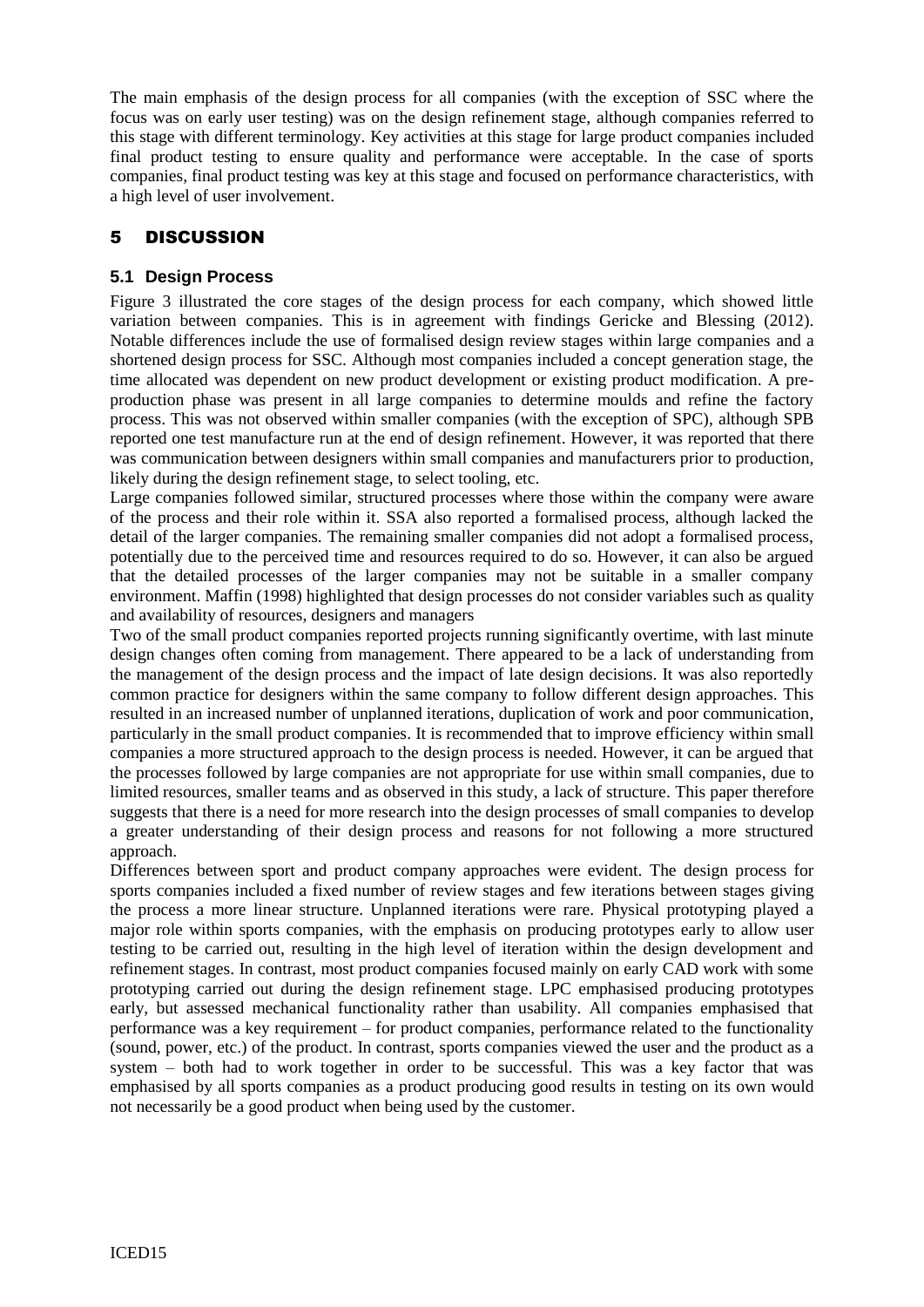#### **5.2 Review Stages**

Review stages were reported throughout the process by large companies, found after concept generation, detail design and design refinement stages where design decisions were taken, often involving company management and directors. It was noted that user involvement played a key role in the design review stages of the large sport companies, with focus group feedback and testing results influencing the design decision process. It is expected that the review stages were found in the larger companies due to the greater number of people involved in the design process.

A review stage was only observed after concept generation within small companies, potentially as all members of the team worked in close proximity, therefore communication was often informal and verbal. Infrequent review meetings were mentioned in some small companies when design decisions involved management and production who were based out-with the design department, although these meetings were rare. It is suggested that more frequent, structured review meetings would likely reduce the number of issues raised later in the project (as stated by SPB in section 4.1, suggestions raised by management late in the process were difficult to accommodate), reducing costs and preventing projects running over-time as was observed in many of the small companies.

#### **5.3 User Involvement**

Figure 4 illustrated areas of user involvement within the process. It should be noted that these results illustrate user involvement as indicated by the designer, rather than formalised company practice, providing a realistic representation of user involvement. With the exception of SPA, all companies considered the user within the initial research stage, although with considerably less emphasis on user needs and abilities within product companies compared to sport. All companies interviewed received feedback from the user after product launch which was used to inform the early research stages of the next project (with the exception of SSA who were developing their first product). In the case of the sport companies, the designer was often heavily involved in engaging with the user. Although no company reported involving the user at the design reviews themselves, sports companies stated that user requirements were a key focus of these reviews. Although it can be argued that product companies would also consider usability at these reviews, there was considerably less emphasis placed on this by the interviewee.

User involvement methods varied within the early stages for sport companies but included observation, feedback, surveys and focus groups. Only SSB included the customer in the conceptual design stage to aid the selection of existing products. These were then developed further by the company, with changes made to style, materials and aesthetics. User methods used by product companies included focus groups and feedback on previous and competitor products, provided to the designer as secondary data. However, user feedback was not necessarily carried out at the start of every project.

User input played a key role during the design development and refinement stages for sports companies with methods including field testing, play testing, observation and biomechanical analysis. Both LPC and SPB included the user at the design refinement stage to test developed prototypes – however there was little scope for design changes at this late stage in the design process without impacting project costs and timescales. In contrast, sports companies placed the emphasis on the user earlier in the process and received continuous feedback, resulting in few issues raised in the later stages. LPC stated that the user was at the heart of their design process although this was not reflected in the level of user involvement within their process – designers and technicians often simulated product use themselves rather than involving the user. It is suggested that the design process models followed by large product companies do not emphasis user involvement. There is therefore a need to not only increase awareness of the user but also to aid companies and designers in the implementation of a user centred process. The benefits of implementing a user-centred design process are well documented with increased customer satisfaction (Topalian, 2005) and competitive advantage (McGinley & Dong, 2011) widely acknowledged.

Sports companies received additional input from professional players throughout the design process during early research and design development stages. This professional input was considered to be separate from that of the standard user as the professional athlete had a deeper understanding of the sport, the equipment and the performance requirements needed to improve their game. However, it should also be noted that the professional athlete is not a paying customer, therefore while their input is highly performance focused, the standard user should also be included to inform design decisions.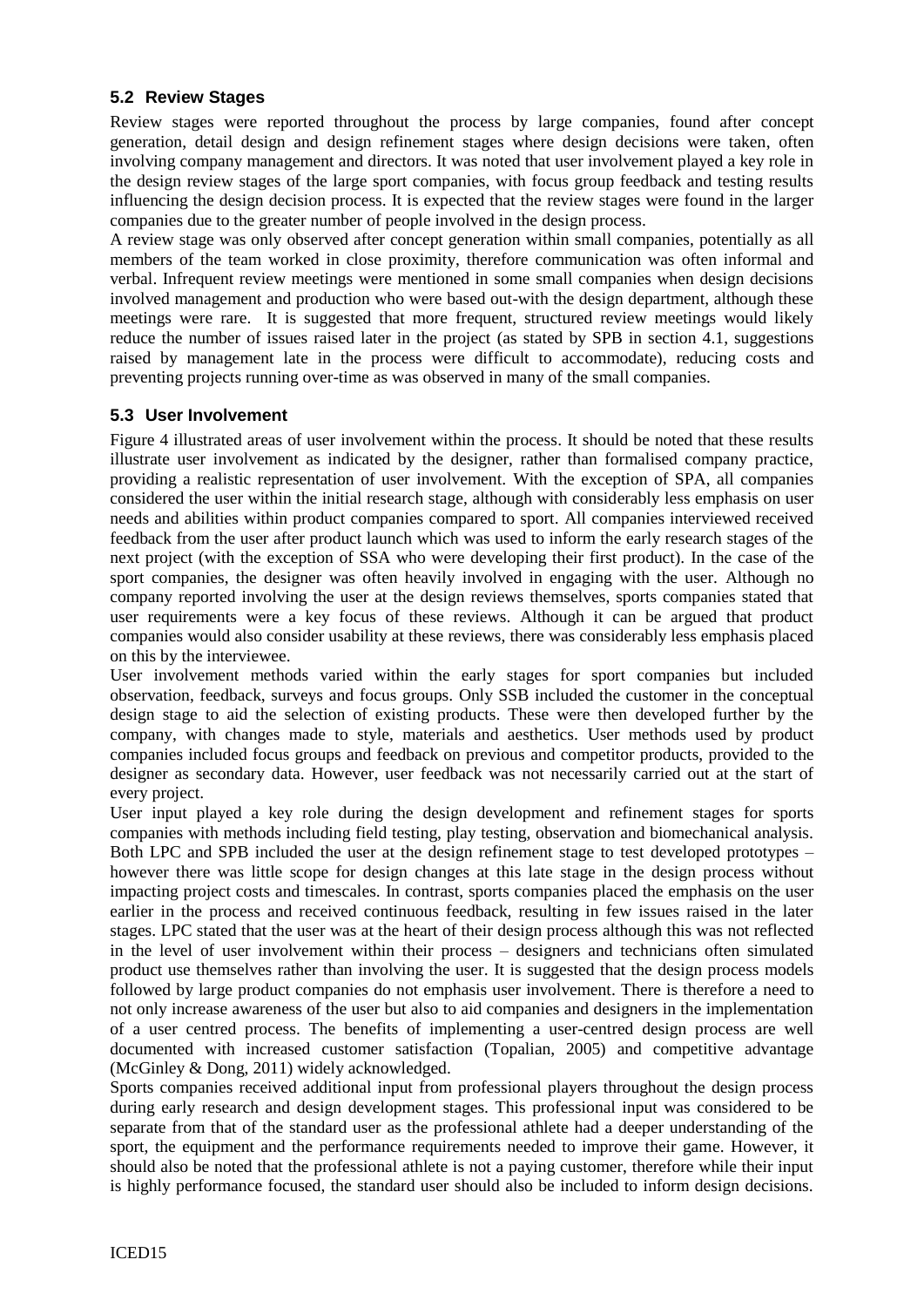In contrast, there was no "professional" involved in the product development process to influence design decisions relating to user/product interaction. Although it can be argued that everyday products do not have the same elite performance requirements of sports products, there is the need to produce a product that is compatible with the user that will improve the overall product experience. It is suggested that all products will have an equivalent of a "professional" user, using the product more often and with more experience than the standard user.

From the findings, this paper suggests that the user and performance based approach followed by sports companies could aid the product development process, in particular the inclusive design approach. Involving the user earlier is likely to result in a product that better meets user needs and improve overall user experience. Given the competitive nature of many product markets, it is expected that following a process where the interaction between the user and the product is key will give these products a competitive advantage.

#### **5.4 Designer Involvement**

With the exception of the small sports companies, designers were not involved in the formation of the design brief. Within the small sports companies, designers were involved in all aspects of the business from formation of the brief to designing, marketing and sales. Designer involvement within large sport and all product companies was predominantly focused on designing. Within sports companies, designers were more involved with users throughout the process, compared with product design companies. It is argued that this involvement with the user gave the designer a more informed view of the project, performance requirements of the product and what the user wanted. It also reduced design alterations later in the design process or the launch of poor products.

All sport designers played the sport they were involved in and had an in-depth knowledge of their sport. This experience was reported by all designers to play a major role in influencing design and decision making. However, one sports designer reported, "we are not consumers, we are not normal anymore," emphasising the need for the designer had to take into account the paying customer who needed a reason to spend money on a new product.

## 6 CONCLUSIONS

This paper has highlighted that the core stages of the design process show little variation between both company size and between sport and product companies. However, it is noted that larger companies have a more structured approach to design, with fewer unplanned iterations and regular design reviews. The main difference observed between sport and product design was the approach to user involvement within the design process – sports companies prototyped early with the aim of assessing user performance, while product companies focused mainly on functional performance. It was also noted that the user was often involved throughout the design process for sports companies, compared to the beginning and occasionally the end of the product design approach.

The sports design approach viewed the user and the product as a system, which must work together as the product alone will not produce sporting results. For example a running shoe will not win a race – it must operate as an integrated system with the athlete to enhance the athlete's ability so that together they perform better. This paper recommends that this approach could be adopted within inclusive design to improve user experience. Although it is acknowledged that there are many factors that must be taken into consideration during the product development process, there is no doubt that meeting and exceeding user requirements is key in product success. While it can be argued that there will be product companies that follow a user-focused approach, this paper argues that there is a general trend of sports companies being more user and performance focused compared to functionality-focused product companies.

It is noted that the sample size of 12 companies is split in to 4 categories of 3 companies, therefore this small sample size may affect results. Despite the number of product design process models that are outlined in the literature, there are none that recommend the user-system approach adopted by sports companies. This paper concludes that there is a need to review the product design process to adopt a more user focused approach.

Future work highlighted as a result of the research carried out in this study includes the modelling of the sports design approach. It is intended that the user-centred approach to sports design could be adapted to aid product and inclusive design by bringing the user into the heart of the design process.